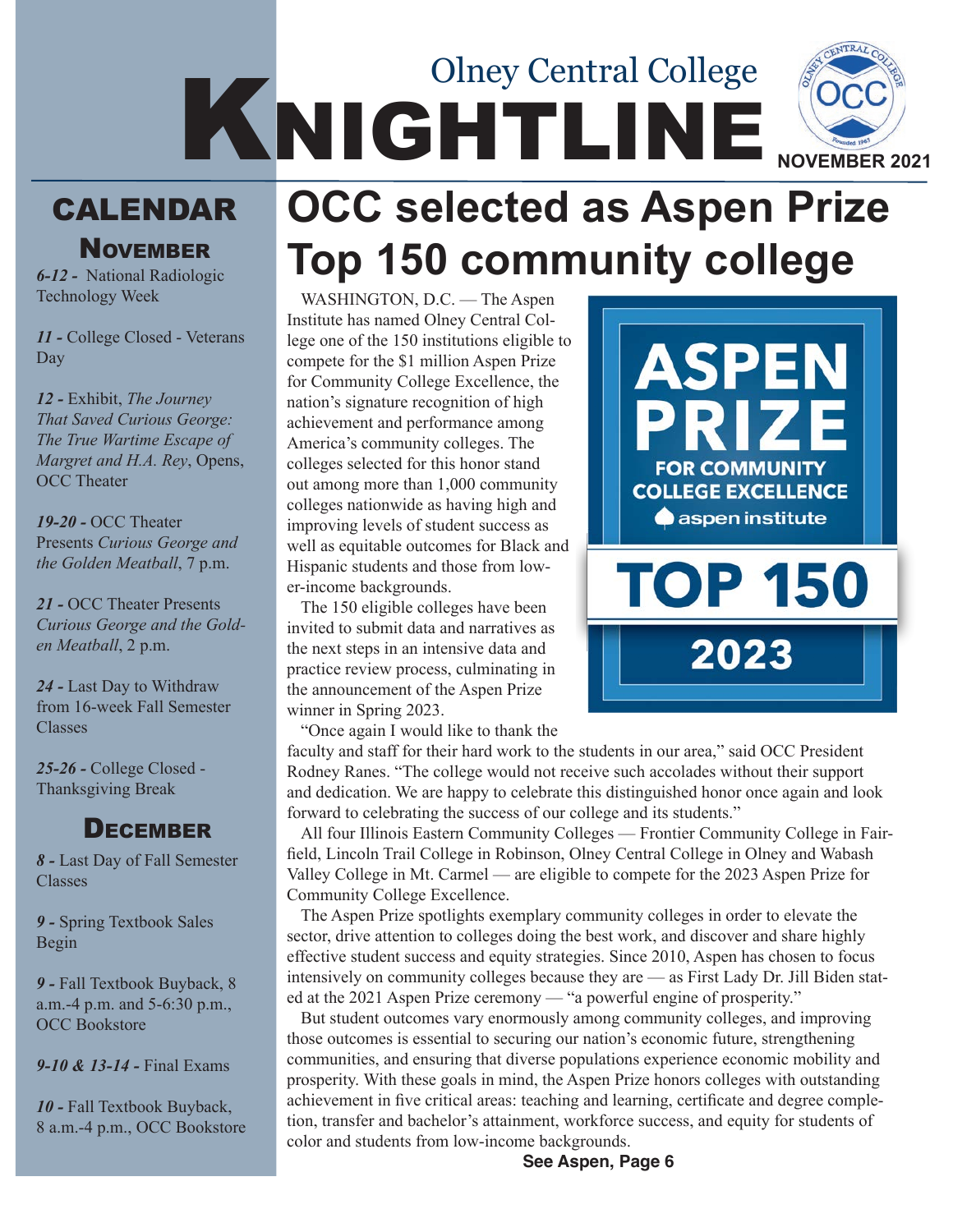## **Former students establish \$10,000 scholarship in honor of nursing instructor Wanda Douglas**

During her teaching career, Wanda Douglas has trained and inspired a generation of nurses working in healthcare facilities across the country. Her dedication to the nursing profession and community has left a lasting impression on many, including two former students who created a \$10,000 scholarship in her honor.

Douglas says she was shocked when the two donors, who wish to remain anonymous, contacted her late last fall. Over the years, the pair had never forgotten Douglas' kindness to them while nursing students at Frontier Community College.

"They told me, 'We are where we are today because of you,' and wanted my permission to establish the scholarship in my honor," Douglas said. "I cried. I couldn't even talk when they told me. I've had a lot of honors and recognitions in my career. I was selected nursing student of the year when I graduated from Olney Central College. When I received my bachelor's degree from Texas Tech University, I was the student of the year and the first distinguished Nursing alumni of the Health Sciences Center School of Nursing. At the University of Texas at Arlington, I was the outstanding nursing administration graduate student. Of all the honors I've received, this is the greatest — to be recognized by two former students, who have been very successful. I am very grateful and humbled by their gratitude."

For Douglas, nursing was a second career. The Carmi native initially worked in accounting before completing her RN degree in 1973 at OCC. She earned a Baccalaureate degree from Texas Tech University Health Sciences Center at Odessa, a master's degree in nursing from the University of Texas at Arlington and completed 30-semester hours toward a doctorate in nursing at Louisiana State University Medical Center in New Orleans.

During her extensive career, Douglas has worked at hospitals in Illinois, Missouri, Texas and Louisiana in various



**Two former students established a scholarship in honor of longtime nursing instructor Wanda Douglas. Douglas, left, presented the award to its first recipient, Frontier Community College nursing student Jaclyn Pearce.**

capacities including nurse recruiter, clinical director and director of emergency services.

Douglas was executive director for the Louisiana State Nurses Association from 1994 to 1998 and the Director of Education at the Texas Nurses Association from 1998 to 2006. She has served as a nursing instructor for 17 years, the last 11 years at FCC where she has been the Nursing Department Head since 2016.

"Every time I think about retiring, I think, 'What would I do without the patients and the students,'" she said. "I love the students and they know that. It's a thrill to walk into a hospital and see your graduates working, many in key positions. There is no more proud feeling. It has been a joy to give back to the program that gave to me. I'm just thankful for the experience."

The Wanda Douglas Scholarship will be administered through the Olney Central College Foundation and will be awarded to a second-level nursing student at Frontier to assist with tuition, books, fees and other program-related expenses. Douglas in conjunction with the FCC nursing faculty selected Jaclyn Pearce as the first recipient.

The mother of two young children, Pearce is grateful for the additional financial assistance as she juggles work and school with her family commitments.

"It will definitely give me more time to be with my kids and study without one or the other suffering," she said. "I am so honored to be chosen. I never would have imagined I would receive a scholarship like this. It means a lot to me to know

**See Douglas, Page 3**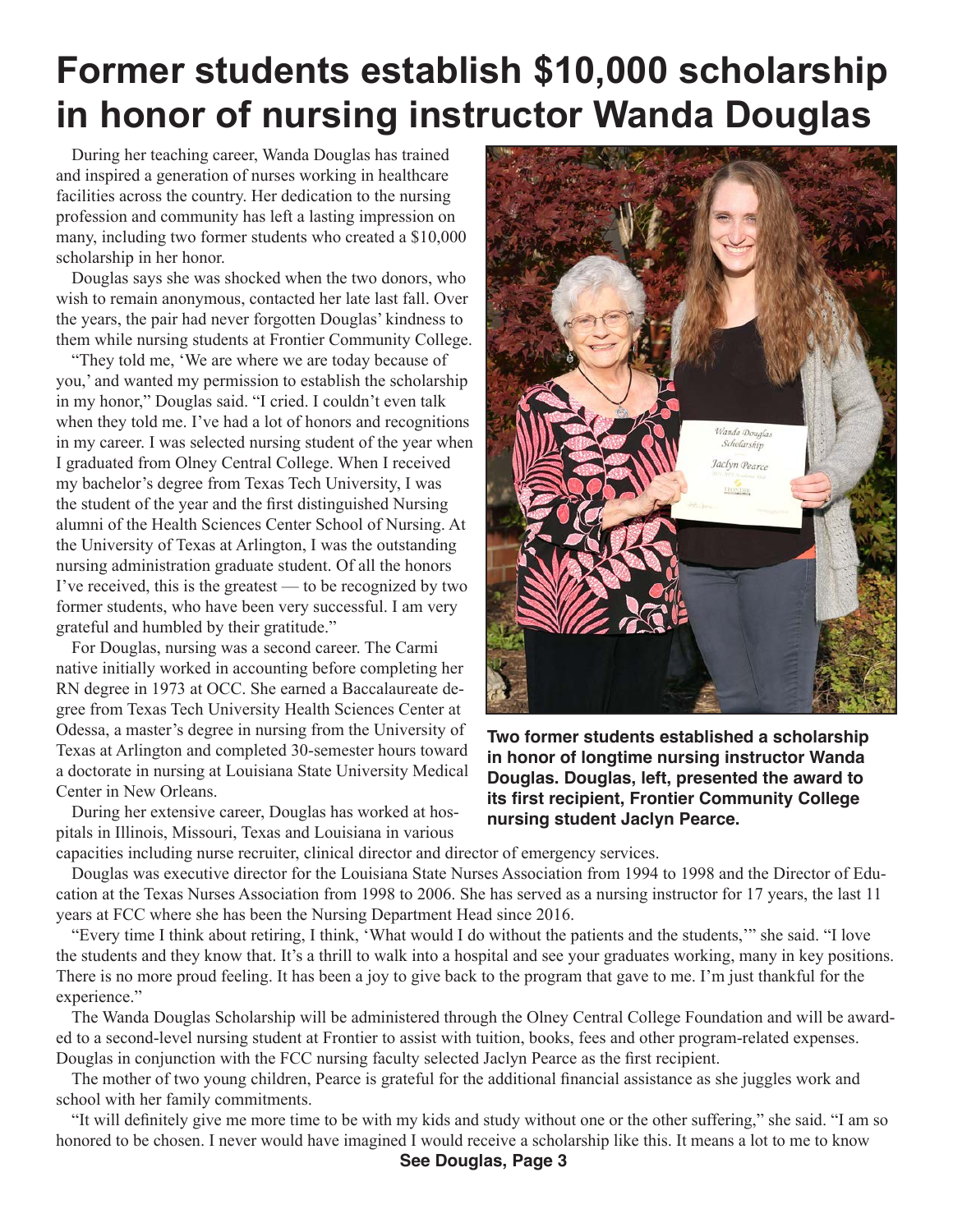## **Free basic computer class focuses on Google Workspace**

Olney Central College will offer a free basic computer class this spring focusing on how to access and utilize Google Workspace.

CIS 1601 Computer Skills 1 will meet in the Anderson Library computer lab from 6 to 8:50 p.m. on Tuesdays, beginning Jan. 11. The 8-week class will be taught by Jane McCormick, the Instructor for OCC's Information Systems Technology Program.

"The class will be ideal for people who want to learn more about the computer and would like to understand more about the Google products they can use for free," McCormick said.

The course begins with a basic introduction to computer software and hardware. McCormick will then assist students in creating a Google account before introducing them to the web-based Google Workspace.

Students will start off learning how to



create and edit text documents with Google Docs. During the course, McCormick will demonstrate how to add text, insert images and format the text as well as how to share documents.

As the course progresses, students will move on to Google Sheets creating charts and then explore Google Slides to create basic visual presentations incorporating images and links.

For more information or to register for the class, call 618-395-7777.



## **Douglas** Continued from Page 2

my instructors have this much faith in me. It was an unbelievable honor to be chosen."

Pearce knew she wanted a career in the healthcare field when she began working at a small home for the developmentally disabled shortly after high school.

"I loved getting to know the residents and helping them," she said. "I just fell in love with caring for others and have worked in healthcare ever since."

### Spring registration ongoing

Spring semester registration is ongoing at Olney Central College.

To schedule an advisement appointment, call 618-395-7777 or stop by Student Services. New students can apply for free at www.iecc.edu/apply.

The Spring 2022 schedule is available at www.iecc.edu/ schedules.

Spring classes start Monday, Jan. 10.

While attending FCC, Pearce has continued to work at a long-term care facility.

"I love working at the nursing home," she said. "You really get to know the residents because they are with you day in and day out. Being there the past year with COVID, has meant a lot to them and to me."

After graduating in May, Pearce plans to work as a registered nurse until both her children are in school. She then hopes to continue her education and complete a bachelor's degree in nursing.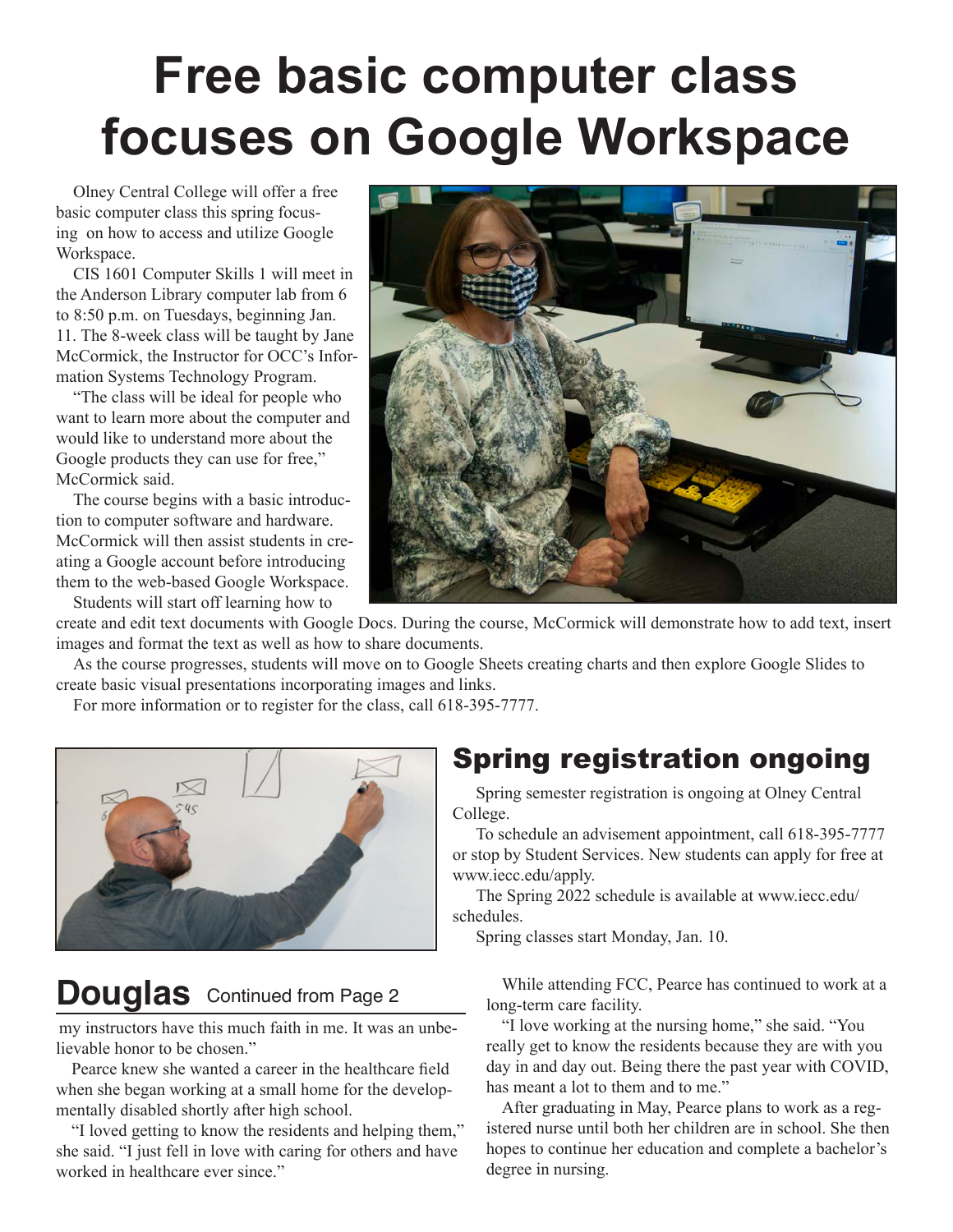## **OCC Theater brings Curious George exhibit to community in conjunction with upcoming show**

Olney Central College Theater is bringing the lovable childhood character of Curious George to town for two special events. Many people have enjoyed the books, TV shows, and movies featuring Curious George, but few know the fascinating history of how he came to life.

Long before getting himself into all sorts of mischief, the famous monkey made an incredible journey when his creators escaped the Nazi invasion of France. OCC Theater invites children, families, and adults of all ages to learn about this incredible adventure through the traveling art exhibit *The Journey That Saved Curious George: The True Wartime Escape of Margret and H.A. Rey.* The exhibit will be hosted at the Dr. John D. Stull Performing Arts Center.

The traveling exhibit showcases original and reproduction works of art depicting the miraculous escape of the Reys from Nazi-occupied France during World War II. OCC Theater will display their story along with



**Jessica McDonald displays artwork that will be featured in the upcoming exhibit.**

fun activities for children. The exhibit will open Friday, Nov. 12, and run through Sunday, Nov. 21, from 6 to 8 p.m. on weekdays and 1 to 3 p.m. on weekends. It is free and open to the public.

"The art exhibit is a really powerful visual story of not only the authors' escape from persecution during WWII, but also of how George saved their lives along the way," said OCC Theater veteran Jessica McDonald. "So many adults and kids have enjoyed Curious George over more than three generations, but most never knew how close he had come to never even existing. The exhibit brings in a special historical aspect to the fun and adventurous musical that we are bringing to the OCC stage."

The OCC Theater will present the musical *Curious George and the Golden Meatball* at 7 p.m. on Friday, Nov. 19 and Saturday, Nov. 20, and at 2 p.m. on Sunday, Nov. 21. Specifically designed for young audiences, this musical is full of fun songs and dances featuring George, The Man in the Yellow Hat, and their friends.

In *Curious George and the Golden Meatball*, All You-Can-Eat Meatball Day came just once a year. George had been waiting all month for that day, a day almost bigger than his birthday! On Meatball Day, George helped his friend, Chef Pisghetti, cook some delicious meatballs and serve them to the hungry crowd. But this year, the crowd had vanished! Something was keeping people away... something pretty big. And that something was Phinneas T. Lightspeed and his speedy Meatballs-o-Matic machine. In despair, Chef Pisghetti vows to cook no more. Determined to help his friend, George goes on a mission to enter the Chef's meatballs in the world-famous Golden Meatball Contest in Rome.

*Curious George and the Golden Meatball* is a fun-filled adventure, in which George learns more about Rome... and meatballs... and the secret ingredient to cooking!

Tickets for the show can be purchased online at www.iecc.edu/occtheater or in person from 10 a.m. to 2 p.m. Monday through Friday at the OCC Theater box office.

For more information about OCC Theater and the Curious George events, visit https://www.iecc.edu/occtheater or the OCC Theater Facebook page at https://www.facebook.com/OCCTheater.

These events are made possible in part by the Olney Arts Council. For more information about OAC, visit https://www. olneyartscouncil.com.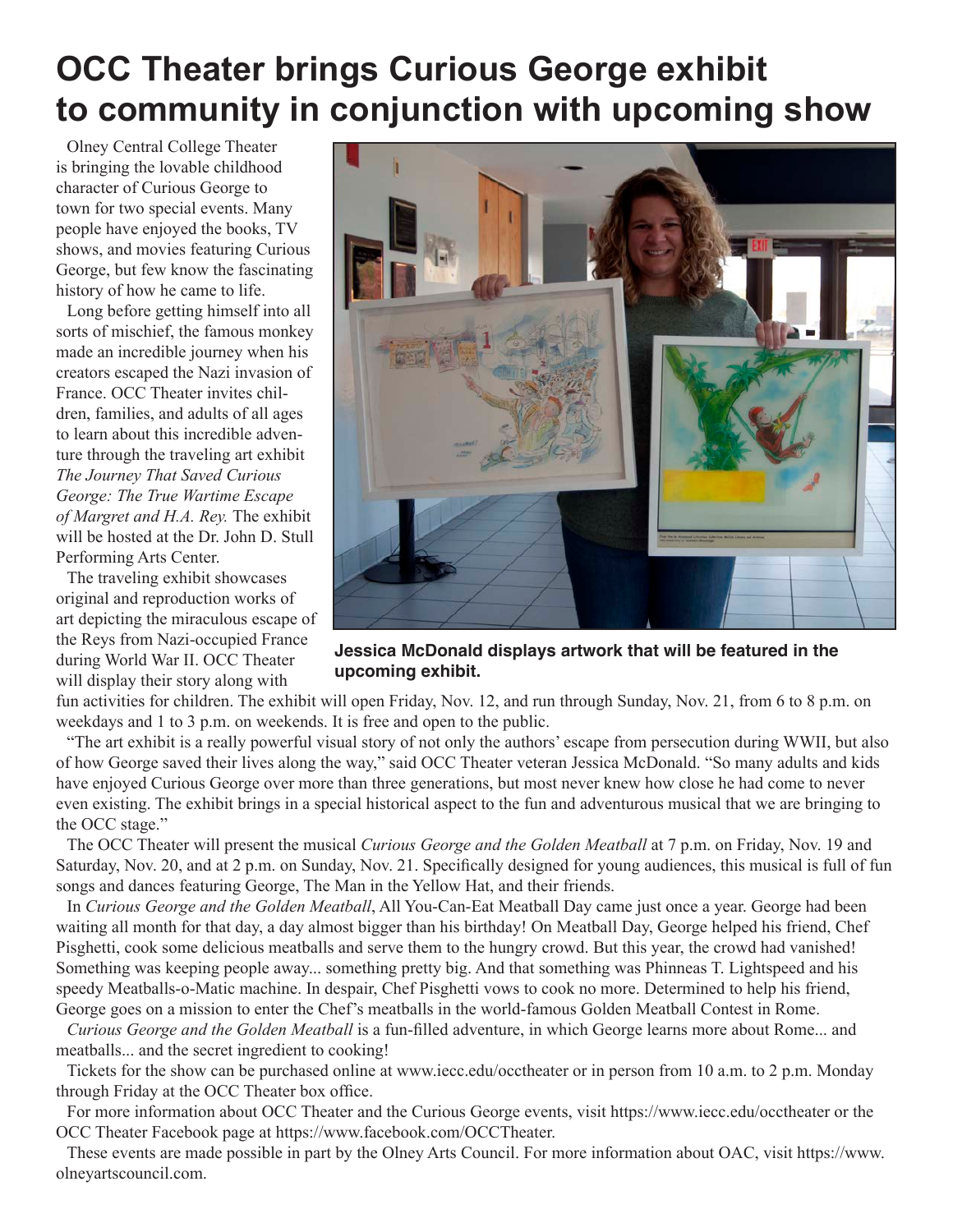#### **Active Minds Chapter hosts initial meeting**

OCC's Active Minds Chapter held its first meeting on Oct. 20 with 11 people in attendance.

Chapter Advisor Ashley Bigard said the need for mental health services on campus was discussed.

"We created a survey to send out to students to gauge the awareness of mental health as well as the needs," she said.

The next meeting will be from 12:30 to 1:30 p.m. on Nov. 19 in Room 106.



## **OCC offering lunchtime and online business courses**

Enhance your skills and keep pace with today's ever-changing business climate. Enroll now in Olney Central College's spring business courses.

"Our business courses are designed with both the employer and employee in mind," said OCC Director of Instructional Services Sheri Gray. "We are offering convenient lunch-hour and online courses which can help individuals enhance their current skill set or advance their knowledge in the evolving world of business. This is a great opportunity for anyone looking to take the next step in his or her career or for businesses who would like to refresh their employees' business understanding."

Lunch-time classes will include:

• BMG 2103 Business Statistics, which meets from 11 to 11:50 a.m. on Monday and Wednesday, beginning Jan. 10.

• BMK 2102 Introduction to Sales, which meets from 12 to 12:50 p.m. on Monday and Wednesday, Jan. 10 through March 2.

• BUS 1101 Introduction to Business, which meets from 12 to 12:50 p.m. on Monday and Wednesday, March 14 through May 11.

Online courses beginning Jan. 10 include:

- BMG 1202 Business Math
- BUS 2105 Business Finance
- BUS 2101 Business Law I
- ACC 2101 Financial Accounting

• ACC 1202 QuickBooks I and ACC 1203 QuickBooks II, which will run Jan. 10 through March 4 and March 14

through May 12, respectively.

 "OCC is always looking for ways to support our community," Gray said. "We encourage local businesses to contact us for ways we can customize courses to complement their business or strengthen their employees."

For more information or to register for upcoming courses, call 618-395-7777.



#### *Student Senate*

**The Olney Central College Student Senate is busy planning activities for the coming year. Members recently hosted a Halloween Movie Knight for the community and OCC students. Officers for 2021-2022 are President Conner Christopher, Vice President Chloe Piercefield and Secretary Madi Fulk. Senators are Skyler Counceller, Joseph Dalton, Austin Dunn, Kaylie Land, Taylor Meritt, Mason Parrott, Paige Tedford and Becka Wright.**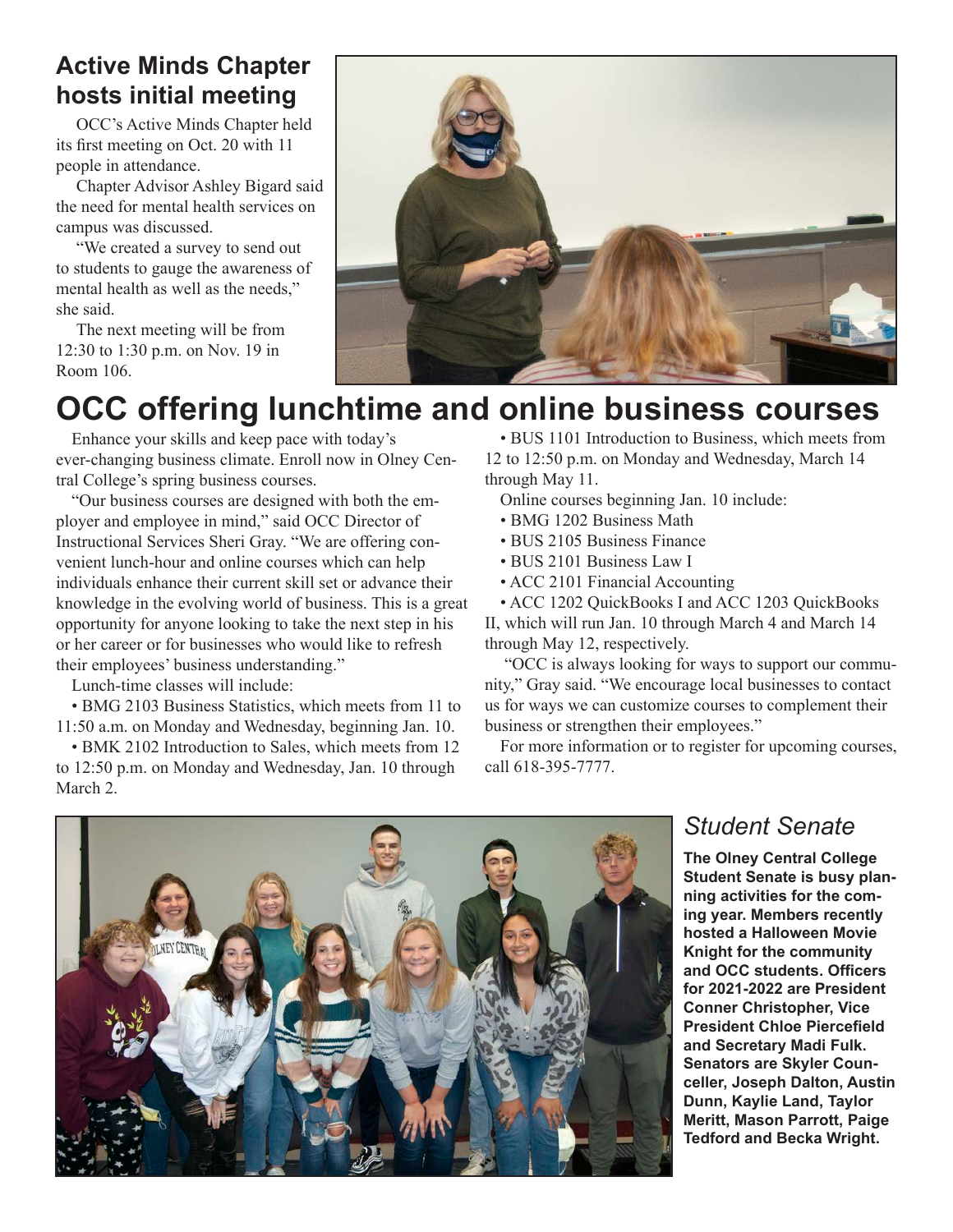#### 1 at www.fafsa. **Sports Schedule**

#### **Men's Basketball**

**Nov. 10 —** OCC vs. Greenville JV, 7 p.m. at home **Nov. 17 —** OCC vs. Missouri Baptist JV, 6 p.m. at home **Nov. 19 —** OCC at Brescia JV, 3 p.m. **Nov. 23 —** OCC at Kaskaskia, 7 p.m. **Dec. 1 —** OCC vs. Shawnee, 7:30 p.m. at home **Dec. 4 —** OCC at Lincoln Trail College, 3 p.m. **Dec. 6 —** OCC at Western Kentucky Tech, 6 p.m. **Dec. 8** — OCC at John A. Logan, 7 p.m. **Dec. 11 —** OCC vs. Lake Land, 3 p.m. at home

#### **Women's Basketball**

**Nov. 13 —** OCC vs. St. Louis Community College, 1 p.m. at home **Nov. 17 —** OCC at Parkland, 5:30 p.m. **Nov. 23 —** OCC at Lake Land, 5:30 p.m. **Nov. 27 —** OCC at Danville, 1 p.m. **Dec. 1** — OCC vs. Shawnee, 5 p.m. at home **Dec. 4 —** OCC at Lincoln Trail, 1 p.m. **Dec. 8** — OCC at John A. Logan, 5 p.m.

**Dec. 11 —** OCC vs. Lake Land, 1 p.m. at home

**Dec. 18** — OCC at Wabash Valley, 5 p.m.

## **Free headshots**

Phi Theta Kappa and Sara Finney Photography are offering free headshots from 11 a.m. to 1 p.m. on Nov. 23 for registered OCC students These are high resolution digital images that will be emailed to you.

Confirm your spot by emailing stephblake29@yahoo.com or by calling 618-843-5744.

## **File your FAFSA**

The 2022-2023 FAFSA is now open. Remember, you must complete the FAFSA every year you are attending college. File for free at www.fafsa.gov.

If you have questions, contact the Financial Aid Office.

#### **Aspen** Continued from Page 1

"In an era of persistent inequity and workforce talent gaps, our nation's best community colleges are stepping up to deliver more degrees to increasingly diverse students so they are prepared for the good jobs waiting to be filled," said Josh Wyner, executive director of the Aspen Institute College Excellence Program. "Leaders of exceptional community colleges understand that achieving excellence requires expanding college access and increasing degree completion, but it doesn't stop there. They are committed to ensuring that all students — including students of color and those from low-income backgrounds — graduate with the skills needed to secure a job with family-sustaining wages or successfully transfer to and graduate from a university. That same commitment that stands at the center of the Aspen Prize: to advance the goals of social mobility and equitable talent development."

The eligible colleges represent the diversity and depth of the community college sector. Located in urban, rural, and suburban areas across 34 states, these colleges serve as few as 230 students and as many as 57,000. Winning colleges have ranged from smaller institutions serving rural community and smaller towns — including Lake Area Technical Institute (SD, 2017 Prize winner) and Walla Walla Community College (WA, 2013) — to large community colleges serving major metropolitan areas, including Miami Dade College (FL, 2019) and San Antonio College (TX, 2021).

The four other previous winners are Indian River State College (FL, 2019); Santa Fe College (FL, 2015); Santa Barbara City College (CA, 2013); and Valencia College (FL, 2011).

In this first round, eligibility for the Aspen Prize is based on publicly available data. Eligible colleges must show strong and improving student outcomes in key areas such as retention, completion, transfer, and equity.

Nationwide, 15 percent of community colleges (150 of the approximately 1,000 public two-year colleges nationwide assessed for the Prize) have been invited to apply — the full list can be accessed online at www.highered.aspeninstitute.org/aspen-prize.

Selection of the top 10 finalists by a panel of 15 experts in community colleges, higher education, and workforce training, will be announced in Spring/Summer 2022. The Aspen Prize will be announced in late Spring 2023.

## **PTK, Anderson Library/ASC teaming up for food drive**

Phi Theta Kappa and the Anderson Library/Academic Success Center are hosting a Food Drive to benefit the Food for Thought pantry in Student Services.

Needed items include individually packaged snacks, cereal, soups, mac and cheese, Ramen noodles, quick rice and pasta and instant meals. Donations are being accepted now through Dec. 1.

Students, faculty and staff who donate will be entered into a drawing for a prize basket.

Donations can be dropped off in the Anderson Library from 7:30 a.m. to 4:30 p.m. Monday through Friday.